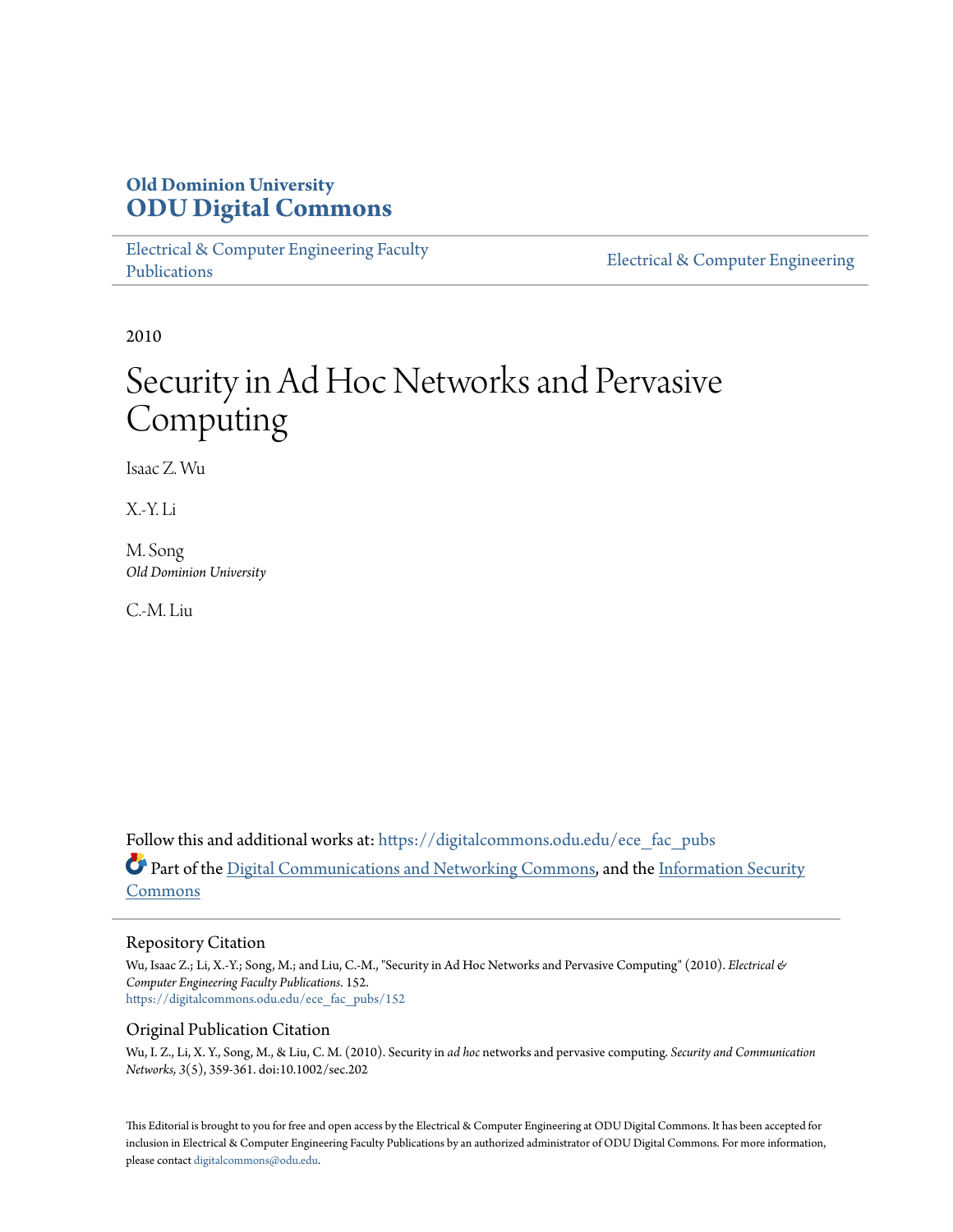### Guest Editorial

## Security in *ad hoc* networks and pervasive computing

By Isaac Z. Wu, X.-Y. Li, M. Song and C.-M. Liu

Pervasive computing is an exciting and blooming research field, in which innovative techniques and applications are continuously emerging and aim to provide ambient and personalized services to users with high quality. *Ad hoc* networks are wireless, self-organizing systems formed by cooperating nodes within communication range of each other that form temporary networks. Their topology is dynamic, decentralized, ever changing and the nodes may move around arbitrarily. The last few years have witnessed a wealth of research ideas on *ad hoc* networking that are moving rapidly into implemented standards. Technology under development for *ad hoc* networks and pervasive computing is making important steps toward this end goal possible.

However, the security concerns remain a serious impediment to widespread adoption. The underlying radio communication medium for wireless network provides serious exposure to attacks against wireless networks. Wireless *ad hoc* networks usually cannot depend on traditional infrastructure found in enterprise environments such as dependable power sources, high bandwidth, continuous connectivity, common network services, well-known membership, static configuration, system administration, and physical security. Finally, throw in malicious adversaries with Byzantine collusion threats and you have a very interesting and challenging problem. Without adequate security, enterprises will not be able to profit from the use of wireless *ad hoc* networks and pervasive computing environment, defense organizations might be unable to guarantee the safety of their personnel in battlefield scenarios, and wireless *ad hoc* networks and pervasive computing will remain on the drawing board even if the other problems associated with them are solved. This special issue is focused on various aspects of security in *ad hoc* networks and pervasive computing research and development to report both in-depth research and applications-oriented works.

The special issue is intended to foster state-of-theart research in the area of security in *ad hoc* networks and pervasive computing.

The aim of this special issue is to present a collection of high quality research papers that report the latest research advances in security of *ad hoc*. In this special issue, we selected seven papers, which can demonstrate advanced works in this field. A detailed overview of the selected works is given below.

The first paper, *A Lightweight Secure Data Transmission Protocol for Resource Constrained Devices*, presents a simple, lightweight, but robust security protocol based on the backward property of RC4 stream cipher. The proposed protocol provides data confidentiality, data authentication, data integrity, and data freshness with low overhead and simple operation, allows packets be received in an arbitrary order, achieves semantic security, and does not require frequent key renew.

The second paper, *PAPA-UIC: A Design Approach and a Framework for Secure Mobile Ad-hoc Networks*, proposes a new design approach and a framework for securing a practical type of MANETs. The framework is named PAPA-UIC. The paper proposes a secure routing protocol and solutions to general problems of identity-based cryptography. The routing protocol has several improvements over existing ones.

The third paper, *RFIDGuard: A Lightweight Privacy and Authentication Protocol for Passive RFID Tags*, introduces a protocol which requires little computation and achieves both privacy and authentication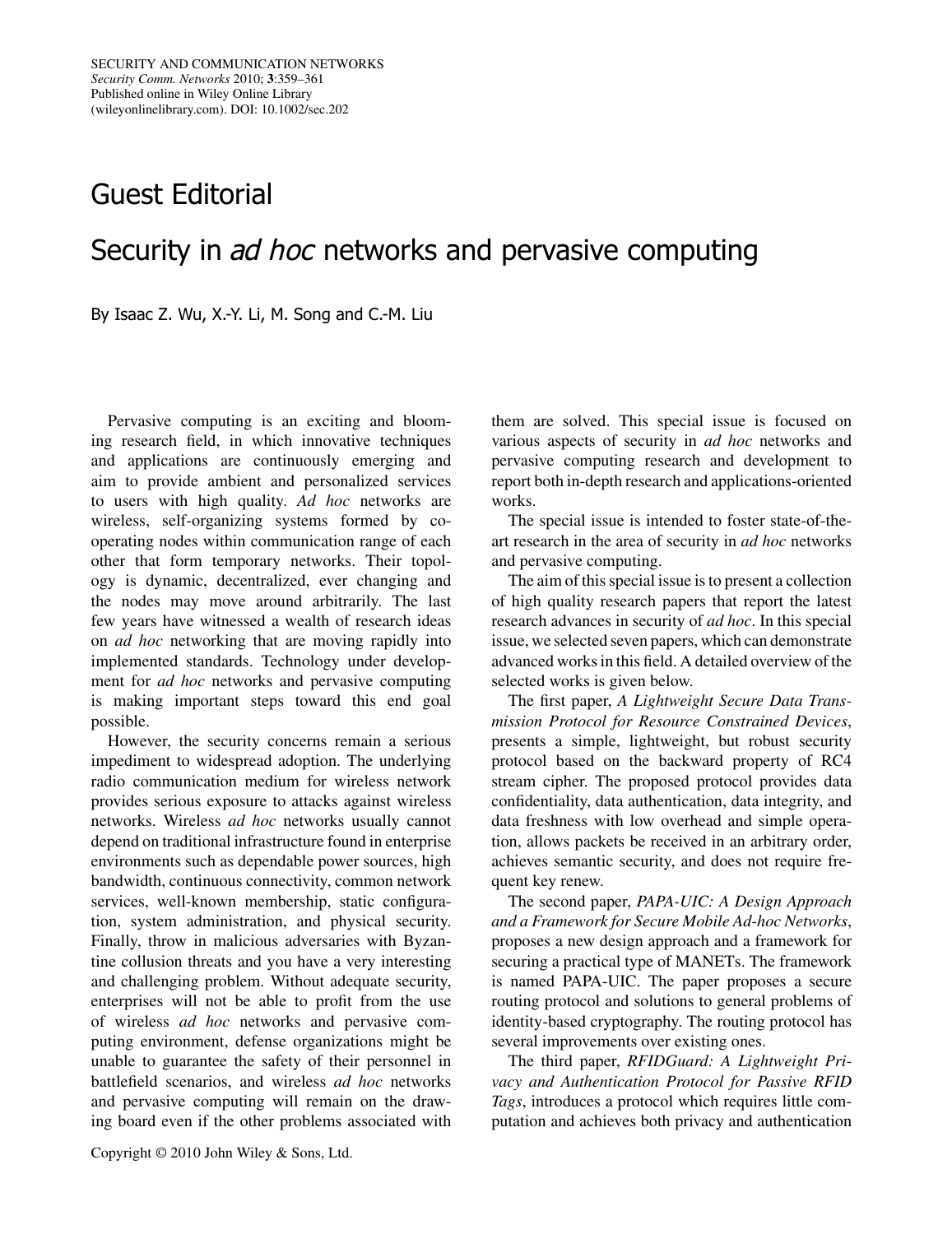simultaneously. The lightweight and secure nature of the RFIDGuard protocol make it particularly suitable for supply chain management.

The fourth paper, *Using Hidden Markov Model to Detect Rogue Access Points*, proposes a statistical based approach to detect rogue access points using a Hidden Markov Model, which is applied to passively measure packet-header data collected at a gateway router. The main idea is to process the sequence of packet traces in order to distinguish the normal packets from the abnormal ones. The approach is scalable and non-intrusive, requiring little deployment cost and effort, and is easy to manage and maintain.

The fifth paper, *Defending Sybil Attacks Based on Neighboring Relations in Wireless Sensor Networks*, develops a mechanism to protect a WSN from Sybil attacks without using any authenticationbased method. Furthermore, the detection approach requires no specialized hardware or support devices. The feature that a malicious node creates many fake identities is exploited to distinguish legitimate nodes from Sybil/malicious nodes. Since all of the fake identities forged by the same malicious node are associated with the same physical device, they will have the same legitimate neighbors. Therefore, by collecting the neighboring information of the suspected victim of the Sybil attacks, the legitimate nodes which are the neighbors of the malicious nodes can be determined. In contrast to existing protection schemes, this approach has no requirement for shared keys, secret information, or special hardware support.

The sixth paper, *An Autonomous Attestation Token to Secure Mobile Agents in Disaster Response*, introduces the Autonomous Attestation Token (AAT), a hardware token for mobile computing devices that is capable of guaranteeing the trusted state of a limited set of devices without relying on a networked service. The paper proposes a Local Attestation protocol with user interaction that in conjunction with the AAT prevents unauthorized access to an emergency mobile agent platform. In addition, the paper sketches a possible solution which integrates trusted computing to leverage *ad hoc* networks and peer-to-peer systems to provide a robust communication platform.

The seventh paper, *Building Advanced Applications with the Belgian eID*, introduces the Belgian Electronic Identity Card. The card enables Belgian citizens to digitally prove their identity and to sign electronic documents. This paper presents two reusable extensions to the Belgian eID technology that opens up new opportunities for application developers. First, a secure and ubiquitously accessible remote storage service is presented. Second, it is shown how the eID card can be used to issue new certificates. The feasibility and reusability of both extensions are validated through the development of several applications in different domains.

In conclusion, this issue of Security in *Ad hoc* offers a groundbreaking view into the recent advances in secure *ad hoc* networks. This issue offers both academic and industry appeal the former as a basis toward future research directions, and the latter toward viable commercial applications.

Finally, we would like to express our gratitude to the Editor-in-Chief, Professor Hsiao-Hwa Chen for his advice, patience, and encouragements since the beginning until the final stage. Special thanks go to Michelle in Wiley during the production. We thank all anonymous reviewers who spent much of their precious time reviewing all the papers. Their timely reviews and comments greatly helped us select the best papers in this special issue. We also thank all authors who have submitted their papers for consideration for this issue.

We hope you will enjoy reading the great selection of papers in this issue.

> Isaac Z. Wu Information Department Beijing Forest University, China E-mail: iszzwu@gmail.com

X.-Y. Li Computer Science Department Illinois Institute of Technology, USA

M. Song Electrical and Computer Engineering Department Old Dominion University, USA

C.-M. Liu Computer Science and Information Engineering Department, National Taipei University of Technology, Taiwan

### **Authors' Biographies**



**Dr. Isaac Z. Wu** received his PhD degree in computer science from Beijing Inst. of Tech, China, in 2006. He is a lecturer of Department of Information Science and Technology at the Beijing Forestry University. His current research interests include embedded systems, computer network security, and algorithm design. He

serves as reviewer for several conferences.